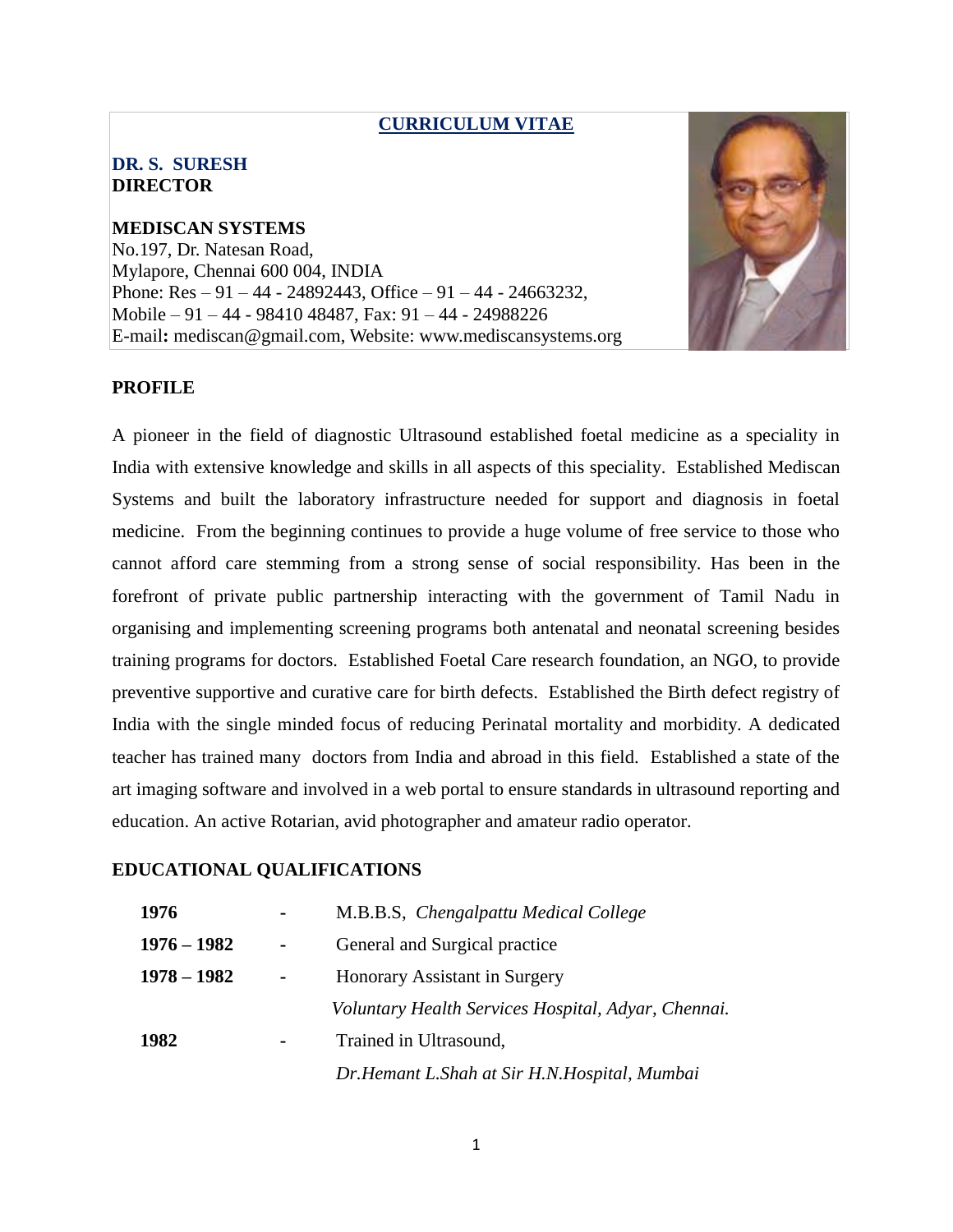| 1984 | Advanced training in Abdomen / Pelvis and Doppler ultrasound  |
|------|---------------------------------------------------------------|
|      | Thomas Jefferson University, USA. Philadelphia and John's     |
|      | Hopkins                                                       |
|      | University, Baltimore, U.S.A.,                                |
| 1994 | Certified as Registered Diagnostic Medical Sonographer (RDMS) |
|      | American Registry of Diagnostic Medical Sonographers          |
| 2010 | Fellow of the Royal College of Obstetrics and Gynaecology UK  |
|      | (Honoris Causa)                                               |
| 2010 | Observership under Prof. Yves Ville for Fetal surgery in      |
|      | Fetal Medicine Unit, Assistance Hospitaux, Publique De Paris. |
| 2015 | Doctor of Science (Honoris Causa) – The Tamil Nadu Dr.MGR     |
|      | Medical University, Chennai.                                  |

# **CURRENT POSITION**

- Director, MediScan Systems, Chennai, India
- Director, Medialogic Solutions India Pvt. Ltd. Chennai
- Director, Surendra Genetic Laboratory Pvt. Ltd. Chennai
- Clinical Director, Perkin Elmer Health Sciences Pvt Ltd
- Adjunct Professor The Tamil Nadu Dr MGR Medical University
- Member Sub Committee Health Tamil Nadu State Planning Commission
- Project Director Mediscan State health society Training the medical officers in basic obstetric ultrasound, NRHM, Chennai
- Honorary Secretary Voluntary Health Services, Adyar, Chennai.
- President, IFUMB from Oct 2014 2015.
- 33 Years Experience in Ultrasonography.

## **PROFESSIONAL SEATS**

- Founder Chairman, Birth Defects Registry of India
- Clinical Director, Perkin Elmer Health Sciences Pvt. Ltd., Chennai
- Member Sub Committee Health Tamil Nadu State Planning commission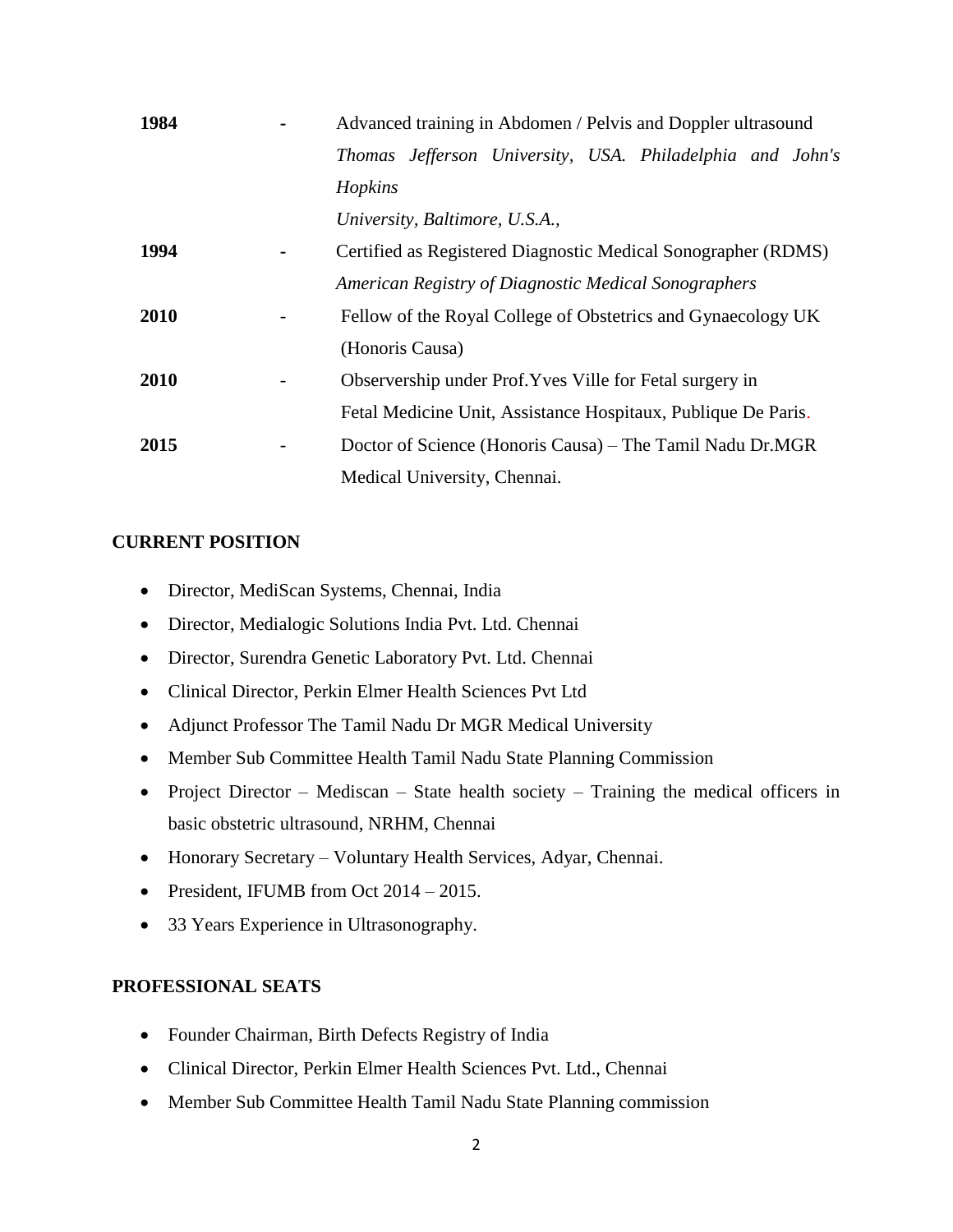- Project Director at Mediscan involved in implementing the NRHM project of training medical officers in basic obstetric ultrasound
- Associate Chairman Maternal & Child Health for the year  $2011-12$ . Rotary district RI 3230.
- Member of WHO South East Asia Expert group on Birth defects
- Member ISUOG committee on Standards in first trimester ultrasound
- Chairman, Indian Federation of Ultrasound in Medicine and Biology, Madras Chapter
- External examiner Ph.D., for Avinashilingam University, Coimbatore
- Principal Investigator, Project on NBS for Indian Council of Medical Research (ICMR)
- Co-Investigator, Department of Birth defects registry for Project on NTD
- National Coordinator, FOGSI Birth Defects Registry
- Adjunct Professor, The Tamil Nadu Dr MGR Medical University
- Member of Innovation centre, IIT Madras
- Member, International Advisory board for Elastography and Breast Imaging for Siemens Medical Systems
- Member, Institutional Review Board, E.V. Kalyani Medical Centre
- Committee Member, Indian Society for Prenatal Diagnostics and Therapy (ISPAT)
- Member, Board of Studies in Genetics, Madras University
- Former President, Acoustical Society of America, Madras Regional Chapter
- Former Member, Technical Sub-Committee, Central Supervisory Board, Government of India, Ministry of Health and Family Welfare, New Delhi.
- Managing trustee Foetal Care Research Foundation, Chennai
- Managing trustee Foetal Care Research Trust, Chennai
- Honorary Secretary Voluntary Health Services, Adyar, Chennai.

## **MAJOR ACHIEVEMENTS**

- 1. Set up MediScan Systems Diagnostic Ultrasound Training and Research Centre in Chennai on 15th August 1982.
- 2. Set up the first Prenatal Diagnosis and Foetal Therapy Centre in Tamil Nadu, now a referral Centre for India and neighbouring Countries including Sri Lanka, Singapore, Malaysia and Middle East.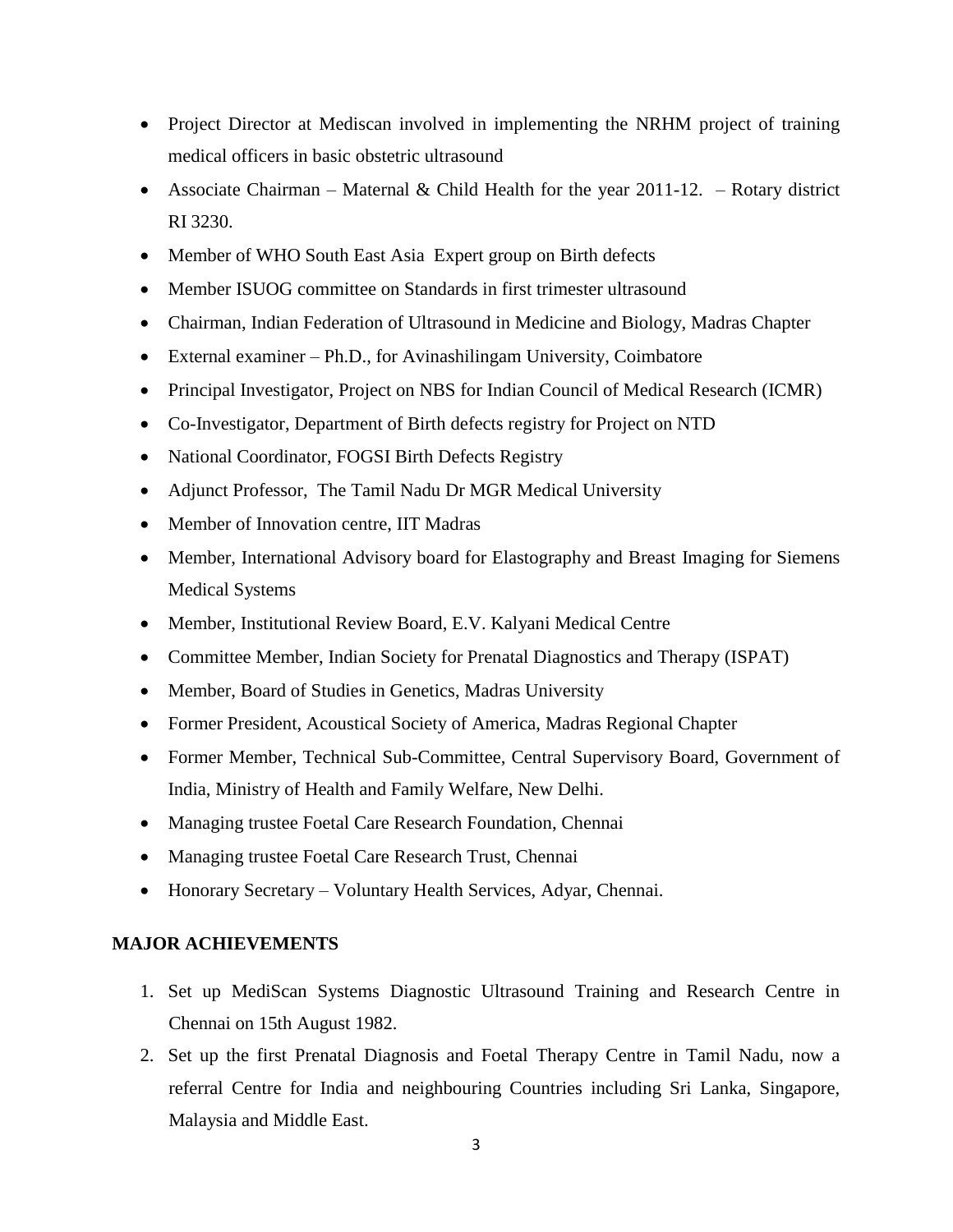- 3. Set up the First Ultrasound and Training Centre in India with structured training programmes. Over 3400 doctors have been trained in the centre.
- 4. Set up the Surendra Genetic Laboratory to provide laboratory support for prenatal diagnosis in 1991
- 5. Founded the Foetal Care Research Foundation, a not for profit charity trust, in 1993.
- 6. Pioneered the development of Downs Screening programs in India and established population MoMs for both first and second trimester screening
- 7. Medialogic Solutions established in 1998 to develop software for structured and uniform reporting, now with over 500 installations.
- 8. Set up the Births Defects Registry of India in 2001, now functioning in 450 hospitals across India
- 9. Along with Fernandez Hospital, Hyderabad provides training for the only Post doctoral training program for High Risk Pregnancy and Perinatology by the National Board of Examinations since 2001
- 10. Founded Mucopolysaccharidosis Society of India in 2003 A support group for children with MPS
- 11. Set up a Foetal Medicine Fellowship Study Programme for candidates from India and abroad in the year 2004
- 12. Introduced Newborn screening for the first time in Chennai 2005, currently principal investigator ICMR newborn metabolic screening task force
- 13. In partnership with Bharathidasan University, (BDC) Trichy conducted PGMUT courses & Cytogenetics (PGDC) and a 2 year post graduate Diploma in Ultrasound Technology for science graduates since 2006 – 2008
- 14. In partnership with Annamalai university started a M.Sc., Programme in 2009
- 15. In association with the Grameen Healthcare Project has trained a doctors and Paramedics from Bangaladesh in 2009
- 16. Recognized as the first fetal medicine training centre in Asia by Fetal Medicine Foundation UK
- 17. Has been conferred the Fellowship Honoris Causa by the Royal College of Obstetrics and Gynaecology for the highest level of dedication and achievement in clinical care and support to the development of women's health care services – April 2010
- 18. Established the first Fetoscopy and laser unit in India March 2011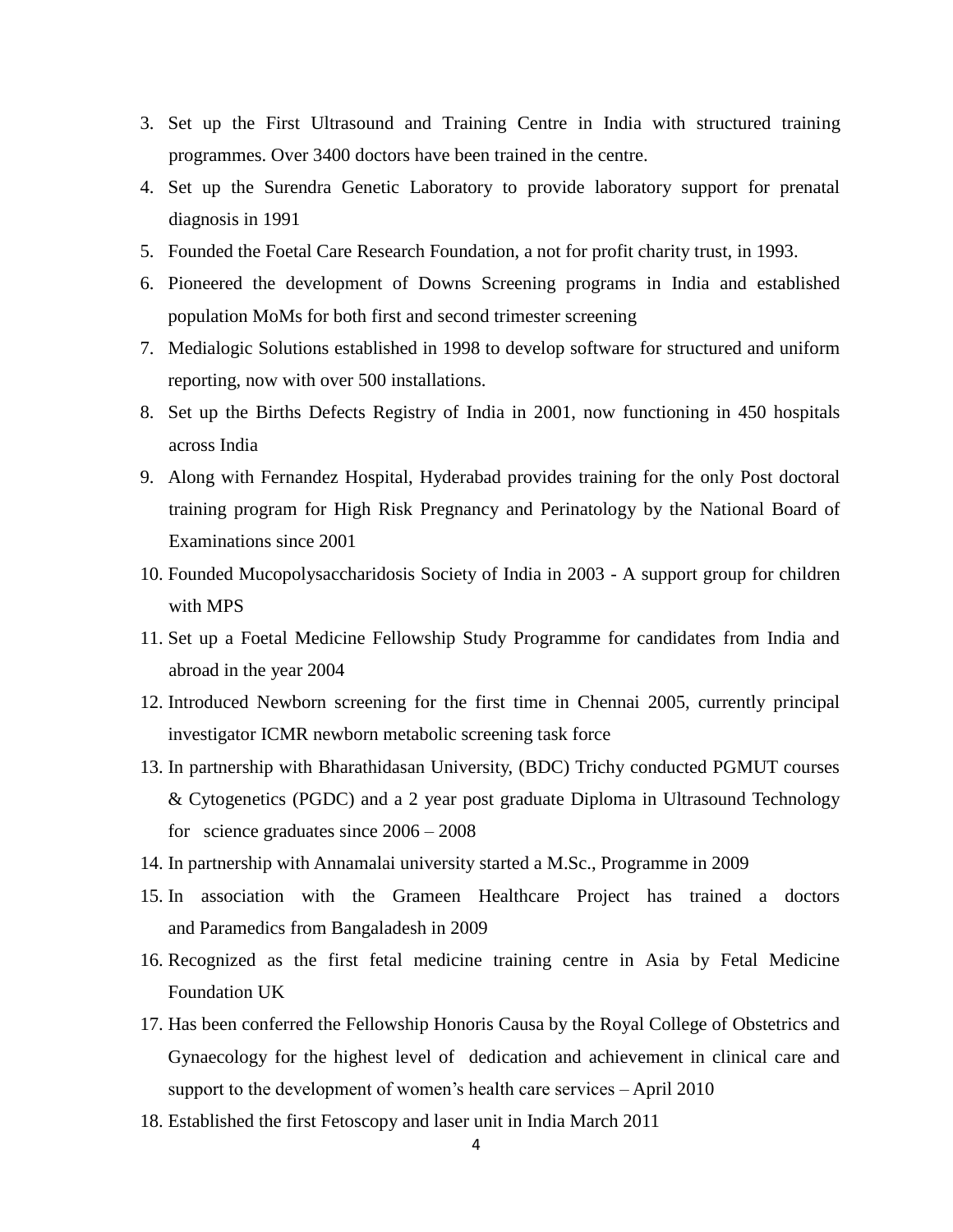- 19. Project Director of Mediscan involved in the NRHM project of training medical officers in basic obstetric ultrasound in 126 PHCs in 15 districts
- 20. Mediscan recognised for the foetal medicine fellowship program offered by Tamil Nadu Dr MGR Medical University.

#### **AWARDS & ORATIONS**

- 1. Invited to Speak and Chair in the World Congress of Ultrasound in Copenhagen in 1994
- 2. Awarded the Honorary Membership of the Indian Radiological & Imaging Association (IRIA) in 1995
- 3. Delivered many orations in various National Conferences including the KM RAI ORATION in the IRIA Meeting in Bangalore in 1996 and the Diamond Jubilee Oration of the Ahmedabad Obstetrics & Gynaecology Society, Ahmedabad, 1997
- 4. Awarded "Man of the Year" in 1998 by the American Biographical Institute, USA
- 5. Awarded "Vocational Excellence Award" by the Inner Wheel Club of Madras Metro 2002
- 6. Awarded the "Vocational Excellence Award" by the Rotary Club of Madras Metro on November  $7<sup>th</sup>$ , 2003
- 7. Awarded the Tamil Nadu Scientist Award (TANSA-2004) by the Tamil Nadu State Council for Science and Technology
- 8. Awarded "Lifetime Achievement Award" by Chengalpattu Medical College Alumni Association 2008 Annual Oration "Surat OBGYN SOCIETY" Surat.
- 9. Dr.Jayanarasimhulu Memorial Oration Instituted in recognition of knowledge, teaching and service, Ultrasound 2009, Hyderabad.
- 10. Dr.Pradeep Khopkar Oration "Fetal Medicine What have we achieved?" Navi Mumbai OBGYN Society, December 2009, Mumbai.
- 11. Late Dr.V.N.Shirodkar Oration, Solapur OBGYN society, 2008-2009, Solapur.
- 12. Invited speaker FIGO 2009 Cape Town, South Africa
- 13. Dr.Kamala Acari Oration on "Colour Doppler in Obstetrics", 26th All India ISOPARB AFG Congress 2010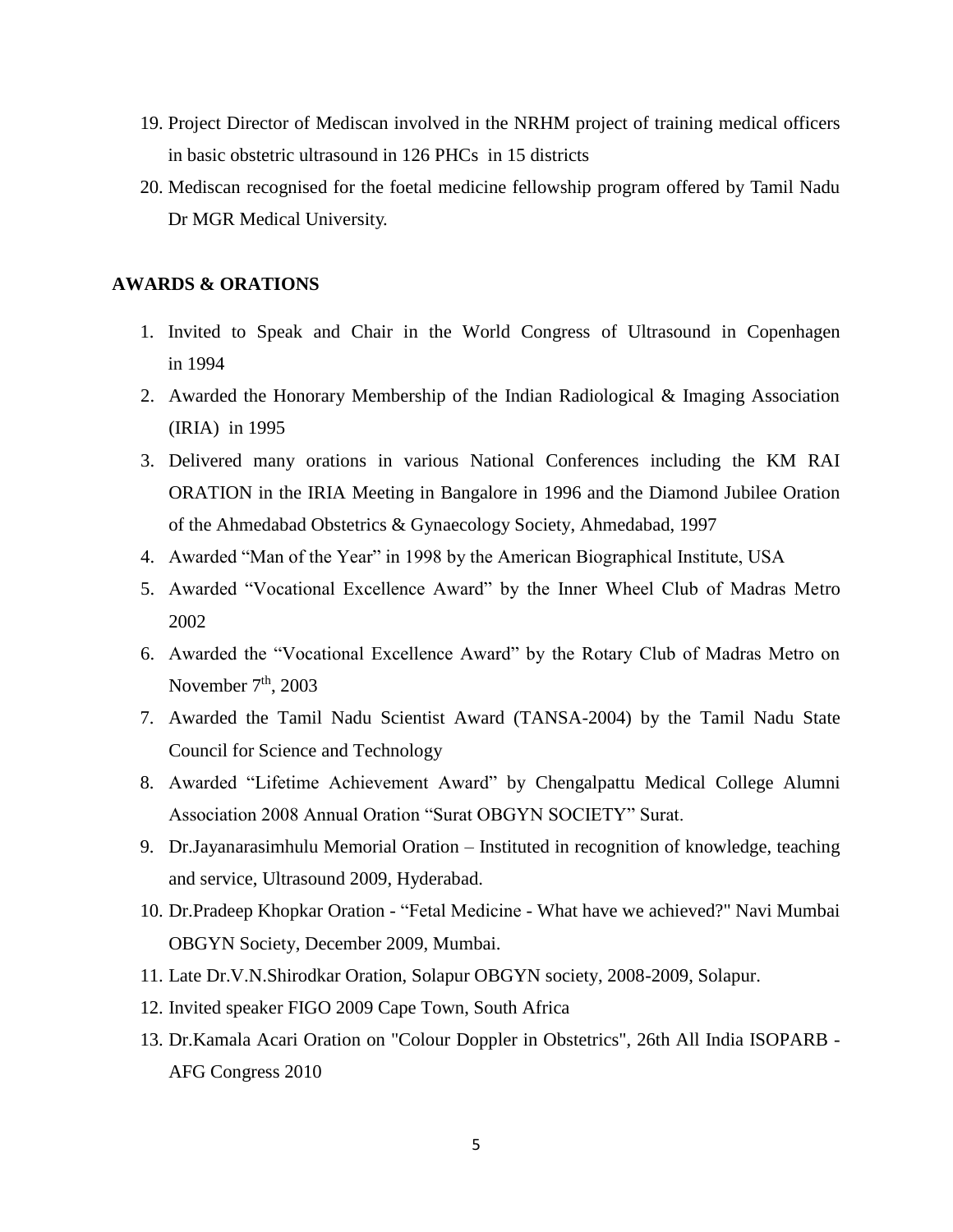- 14. 11th Sivasubramaniyam Oration 2009, "Fetal Well being & Anomalies", Indian Academy of Pediatrics, Coimbatore.
- 15. Dr.Kamala Achari Oration , "Colour Doppler in Obstetrics", February 2010, ISOPARB, Mumbai
- 16. "Dhronocharier of Ultrasound", Devaki scans at Madurai, May 2010.
- 17. "Best Doctor Award" conferred by The Tamil Nadu Dr.M.G.R. Medical University, Chennai. 2011
- 18. World Downs Syndrome day award Scientific award for outstanding contribution, conferred by Downs syndrome international, March 2011
- 19. Passing the baton teaching the next generation skills, values and judgement "PROGRESS 2011", Chennai. 31<sup>st</sup> July 2011
- 20. The Champion of Humanity Award The Chamber Day Celebrations of the Hindustan Chamber of Commerce at Chennai, January 2012
- 21. Lifetime achievement award conferred by The Tamil Nadu Dr.M.G.R Medical University, Chennai February 2012
- 22. S.K.Sharma Oration USCON XXX, Aurangabad
- 23. Conferred **Lifetime Achievement Award** by the FICCI along with Govt of Tamil Nadu and Times of India on 23rd Dec 2014 for his contribution in Health Care sector.
- 24. Conferred Lifetime Achievement Award by the Indian Medical Association, Puducherry on 18th October 2015 at Puducherry.

# **CONFERENCES ORGANISED**

- Organising Secretary for **CUSP -** Clinical Ultrasonography in Practice 1989, 90, 92, 94, 96, 98, 2000, 2002, 2004, 2006, 2008, 2010, 2012, 2014 and 2016 in Chennai. CUSP has come to stay as a meeting of exceptional quality attended by over 2000 delegates.
- 2. Chairperson 9<sup>th</sup> National Conference of **ISPAT**, Nov 2007.
- Organised National Conference **USCON XXII** with the theme "Beyond Ultrasound Providing Solutions" in October 2013 under IFUMB - Madras Chapter at Puducherry.